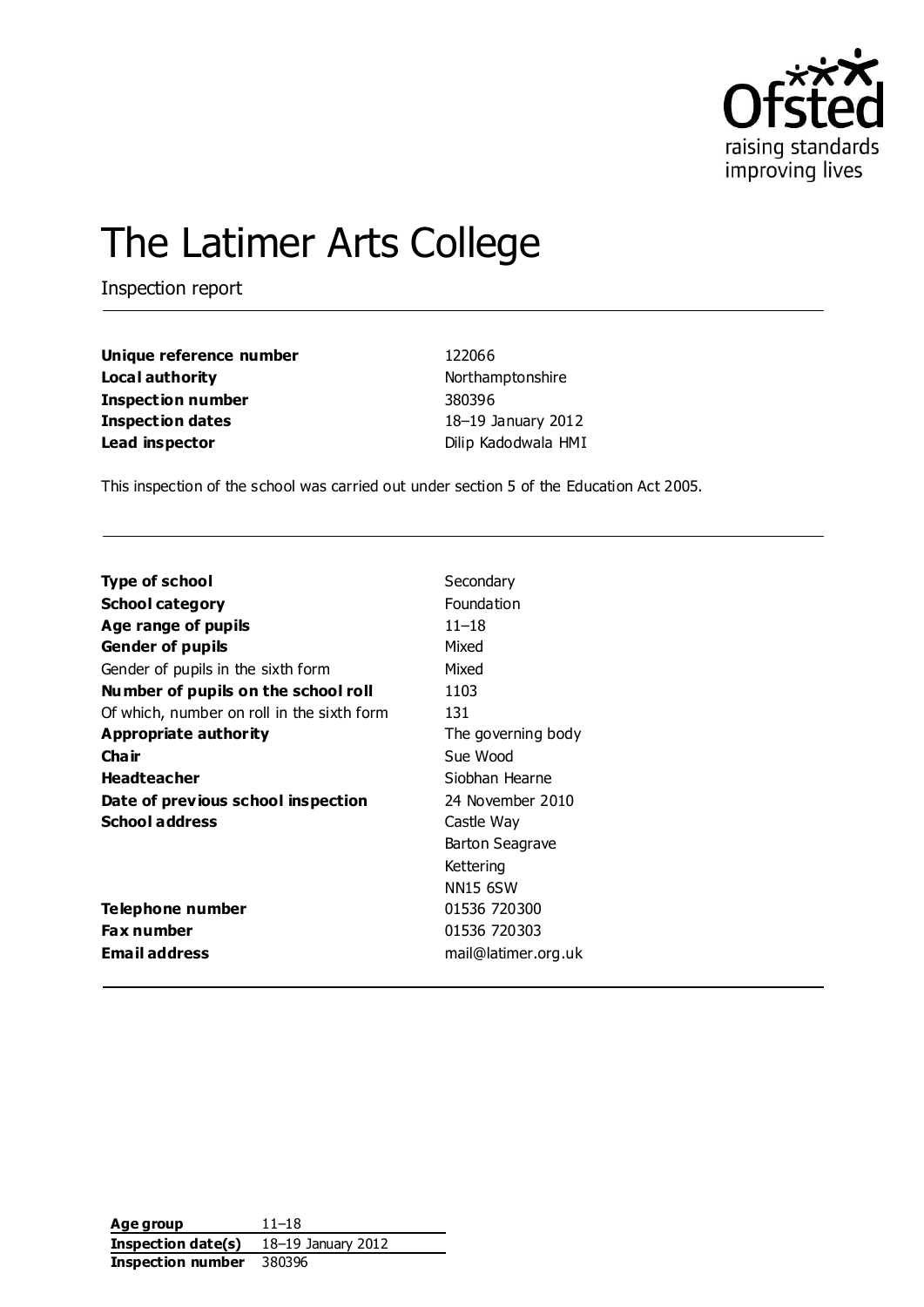

You can use Parent View to give Ofsted your opinion on your child's school. Ofsted will use the information parents and carers provide when deciding which schools to inspect and when.

You can also use Parent View to find out what other parents and carers think about schools in England. You can visit [www.parentview.ofsted.gov.uk,](http://www.parentview.ofsted.gov.uk/) or look for the link on the main Ofsted website: [www.ofsted.gov.uk](http://www.ofsted.gov.uk/)

The Office for Standards in Education, Children's Services and Skills (Ofsted) regulates and inspects to achieve excellence in the care of children and young people, and in education and skills for learners of all ages. It regulates and inspects childcare and children's social care, and inspects the Children and Family Court Advisory Support Service (Cafcass), schools, colleges, initial teacher training, work-based learning and skills training, adult and community learning, and education and training in prisons and other secure establishments. It assesses council children's services, and inspects services for looked after children, safeguarding and child protection.

Further copies of this report are obtainable from the school. Under the Education Act 2005, the school must provide a copy of this report free of charge to certain categories of people. A charge not exceeding the full cost of reproduction may be made for any other copies supplied.

If you would like a copy of this document in a different format, such as large print or Braille, please telephone 0300 123 4234, or email enquiries@ofsted.gov.uk.

You may copy all or parts of this document for non-commercial educational purposes, as long as you give details of the source and date of publication and do not alter the information in any way.

To receive regular email alerts about new publications, including survey reports and school inspection reports, please visit our website and go to 'Subscribe'.

Piccadilly Gate Store St **Manchester** M1 2WD

T: 0300 123 4234 Textphone: 0161 618 8524 E: enquiries@ofsted.gov.uk W: www.ofsted.gov.uk



© Crown copyright 2012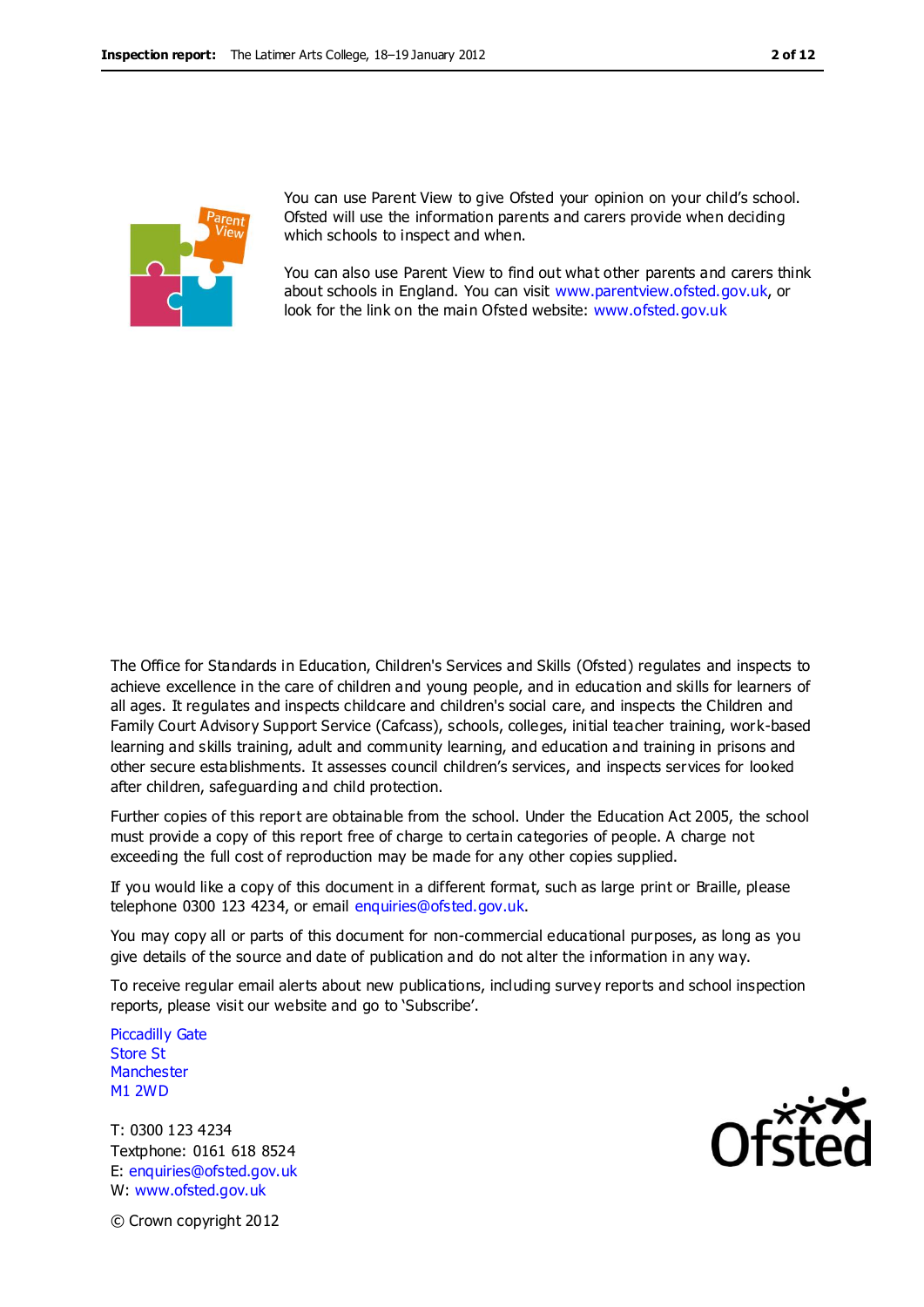# **Introduction**

| Inspection team       |                         |
|-----------------------|-------------------------|
| Dilip Kadodwala       | Her Majesty's Inspector |
| <b>Allison Dawes</b>  | Additional inspector    |
| <b>Beverley Mabey</b> | Additional inspector    |
| Robert Parkin         | Additional inspector    |
| Catherine Stormonth   | Additional inspector    |

This inspection was carried out with two days' notice. Inspectors took account of the responses to the on-line questionnaire (Parent View) in planning the inspection. Inspectors observed 36 lessons taught by 36 teachers, of which four were joint observations with members of the senior leadership team. They also sat in on three tutor groups and two assemblies. Inspectors carried out brief visits to a series of other lessons and held meetings with senior leaders and other staff, groups of students, and two members of the governing body including the Chair of the Governing Body. Inspectors observed the college's work and looked at the tracking of students' progress, performance data, students' work, whole-college and subject development plans, numerous policies, incident logs, and case studies. Completed questionnaires from 319 parents and carers, 124 students and 65 staff were received and analysed.

# **Information about the school**

This college is larger than the average-sized secondary school. The proportion of students known to be eligible for free school meals is well below the national average. The great majority of students are from White British backgrounds. Very few are from ethnic minority heritages. The proportion who speak English as an additional language is low. The proportion of pupils who are identified as being disabled or having special educational needs is well below average, including those who have a statement of special educational needs. The college meets the current floor standard, whereby the government sets the minimum expectations for attainment and progress. When the college was last inspected in November 2010, it was given a notice to improve. The college has had a specialism in the performing arts since 1997.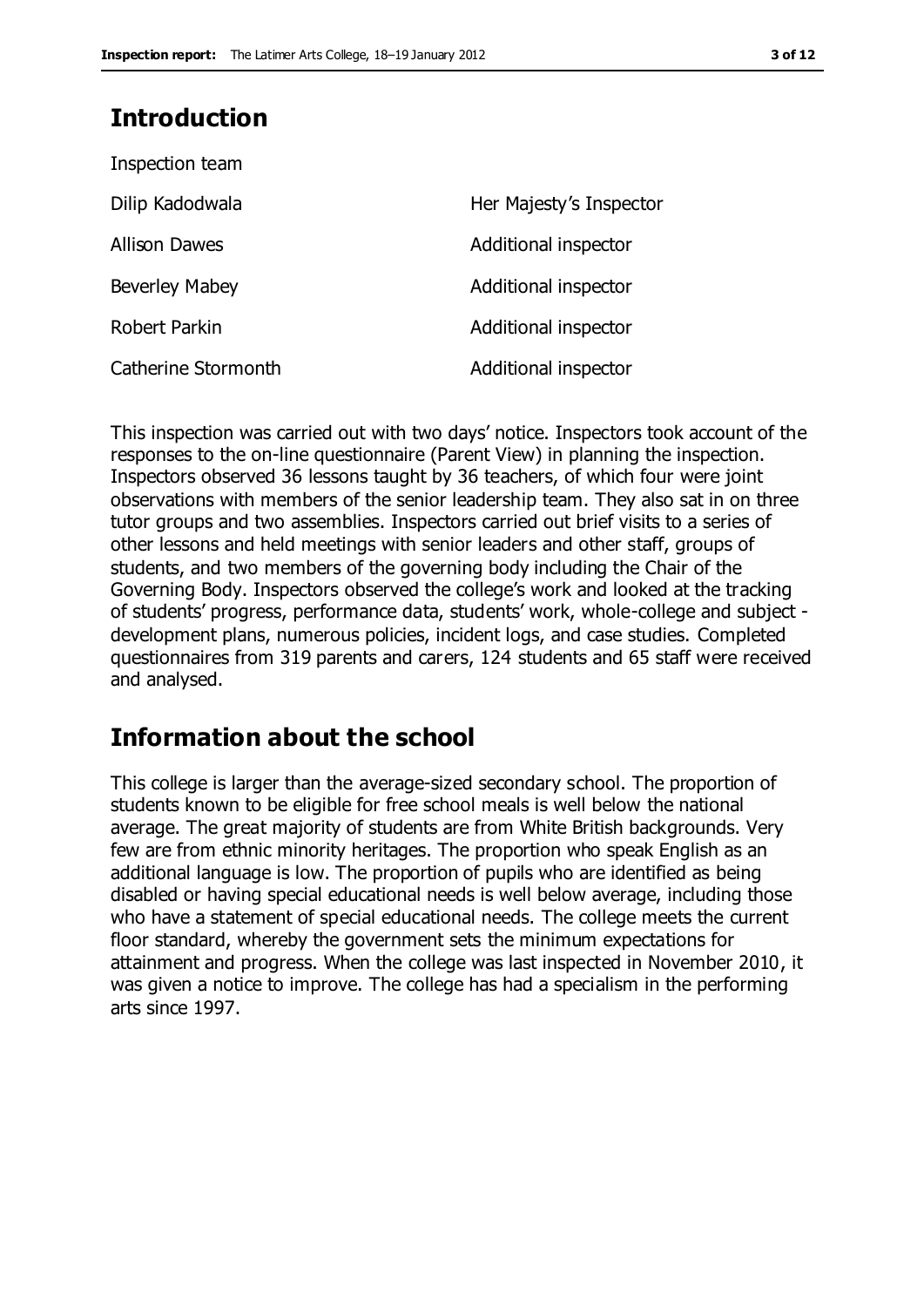# **Inspection judgements**

| <b>Overall effectiveness</b>     |  |
|----------------------------------|--|
|                                  |  |
| <b>Achievement of pupils</b>     |  |
| <b>Quality of teaching</b>       |  |
| Behaviour and safety of pupils   |  |
| <b>Leadership and management</b> |  |

# **Key findings**

- In accordance with section 13 (5) of the Education Act 2005, Her Majesty's Chief Inspector is of the opinion that the college no longer requires significant improvement.
- $\blacksquare$  The college provides a satisfactory quality of education. It has improved well in the last year, reflecting the relentless efforts being made by the principal and her senior leaders to drive up standards. GCSE results are now significantly above average. The sixth form is satisfactory.
- Achievement is satisfactory, including in the sixth form, from students' average starting points. This is an improvement from previous years when students' progress was inadequate, particularly in English and science. In modern foreign languages, standards are below average and achievement is inadequate.
- Teaching has improved from being inadequate at the last inspection to being satisfactory now. Whilst improving, good or better teaching is not embedded across the whole college to enable all groups of students to make better than satisfactory progress. Support provided for disabled students and those with special educational needs ensures they make satisfactory progress.
- Students' satisfactory behaviour and punctuality contribute to their learning and to an orderly college environment. The large majority of students behave well most of the time. There are clear expectations and these are mostly consistently applied. Occasionally, a small minority of students interrupt learning in weakly taught lessons, especially those taught by temporary teachers. Students conduct themselves responsibly around the college, helping to ensure that students feel safe. Behaviour in the sixth form is good.
- Leadership and management are satisfactory and not yet good because students' high standards are recent gains and the level of students' progress is not yet better than satisfactory. However, the college is improving quickly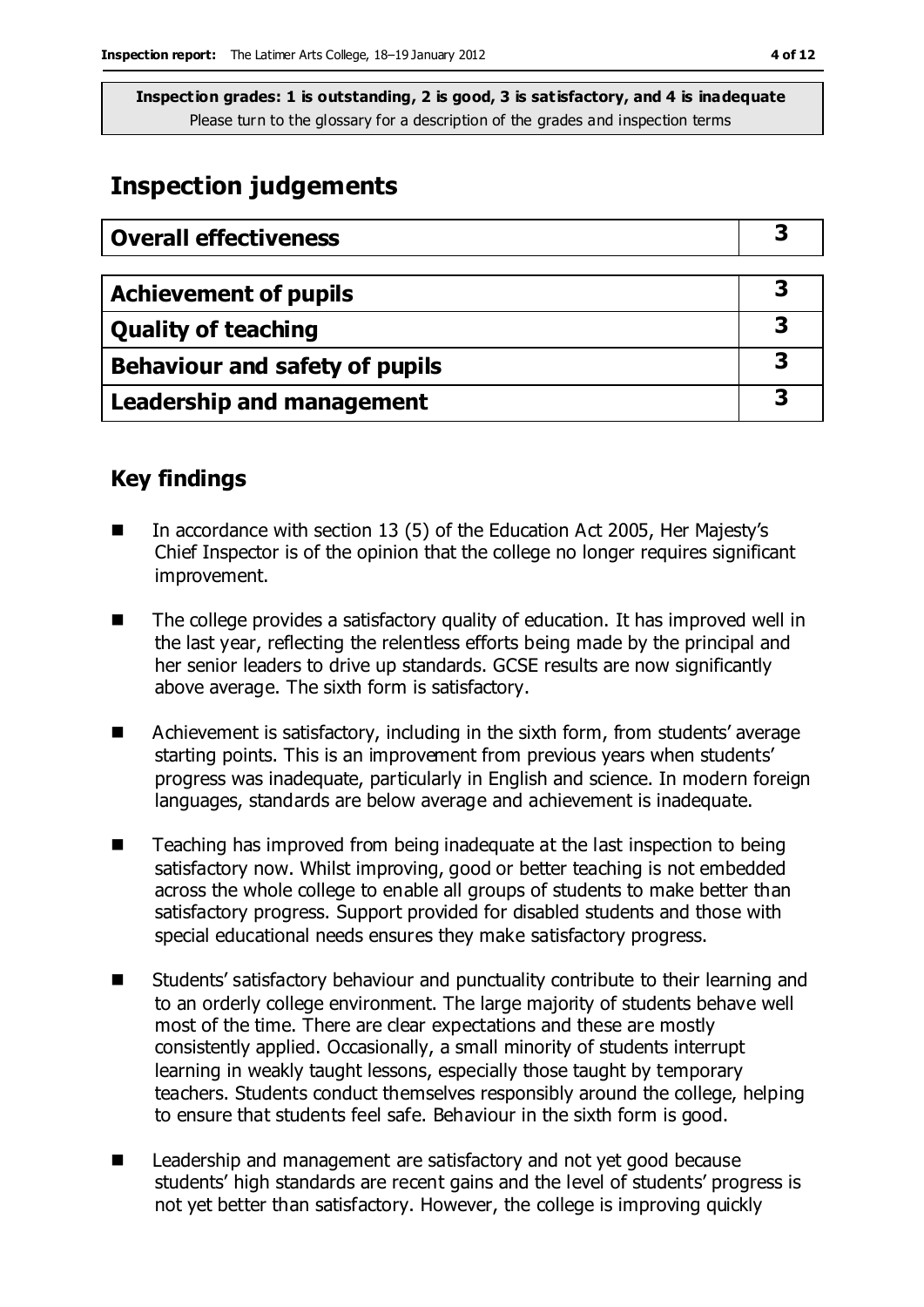because of senior leaders' accurate and incisive self-evaluation, underpinned by decisive and timely actions. The effectiveness of engaging parents and carers in supporting students' achievement is underdeveloped.

Schools whose overall effectiveness is judged satisfactory may receive a monitoring visit by an Ofsted inspector before their next section 5 inspection.

# **What does the school need to do to improve further?**

- Raise students' achievement to at least good through ensuring that teaching is consistently good or better by:
	- providing more challenging tasks to secure students' active engagement in  $\equiv$ learning
	- providing more opportunities for students to demonstrate independent learning
	- ensuring that there is consistency in the marking of students' work so that they all know how to improve and advice is routinely followed up by the teachers
	- ensuring that the best practice in teaching and the effective management  $\overline{\phantom{0}}$ of behaviour in lessons is disseminated more widely across the college.
- Raise students' attainment in modern foreign languages and improve their progress by the end of Year 11.
- **IMPROVE THE ENGEQUE ENGELE** in their children's learning.

# **Main report**

### **Achievement of pupils**

Students' performance at GCSE has improved over the last two years. In 2011, the proportion of students who gained five or more GCSE passes at grades A\* to C including English and mathematics was significantly above average. The college's own reliable data indicates that this improving trend is set to continue. Parents and carers responding to the inspection questionnaire commented that their children are given opportunities to reach their full potential. The majority indicate that their children are now making good progress, views generally supported by inspection evidence.

Over time, students' progress is satisfactory. It is improving, having previously been inadequate by the end of Year 11 in English, science and modern foreign languages. Robust tracking of students' progress and improvements in teaching are ensuring that underachievement is tackled and corrected quickly. Lessons observed in French, for example, show that students are making the expected progress. However, standards in this subject remain below average by the end of Year 11. Assessment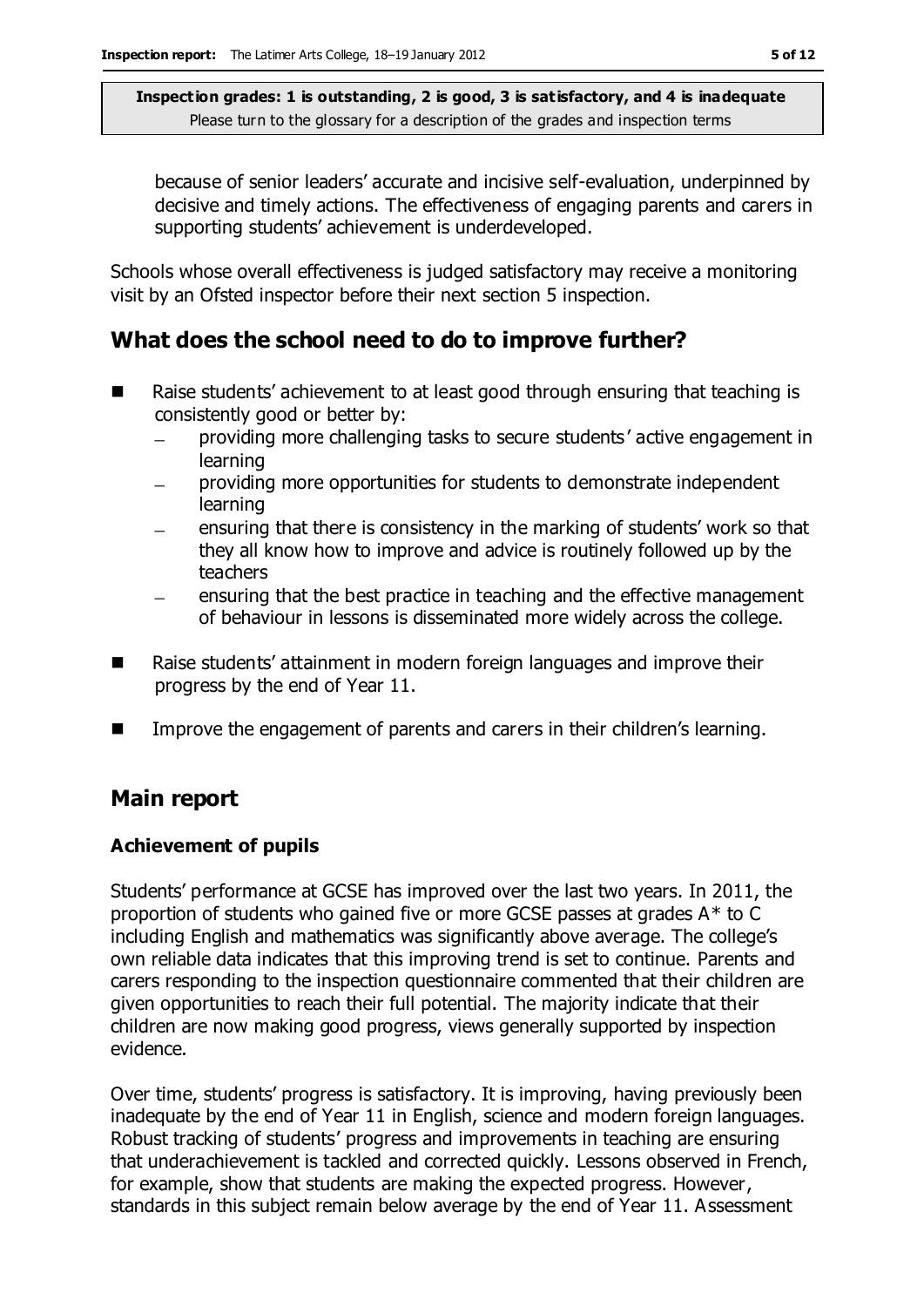data in Years 10 and 11 in English and science shows that students are well on the way to securing satisfactory progress. Senior leaders have set ambitious but realistic targets to raise achievement even higher.

Assessment information and meticulous tracking of individual students ensures that teachers are able to support students who are at risk of underachieving. This year, a group of boys are taught as a separate class in English to help raise their achievement. Currently, they are making at least satisfactory progress. Disabled students are given every opportunity to do well and they make satisfactory progress. The small number of students with a range of special educational needs are given suitable resources and one-to-one support. They make satisfactory progress compared to all students nationally. Students known to be eligible for free schools meals make the same progress as other groups and the gap between the attainment of these students and the national average is closing. In the sixth form, examination results have improved since the last inspection and students make satisfactory progress from their starting points. Students rarely leave without a place at university, a job with training or a suitable course in further education.

### **Quality of teaching**

Teaching is satisfactory. The responses from parents and carers and students broadly reflect this judgement. Good quality teaching is increasing but it is not yet consistent across the college and very little is outstanding. Where teaching is effective, it ensures students are active participants in their learning. For example, this was seen in a well executed Year 11 chemistry lesson where students made good progress through effective collaboration. Where teaching is good, expected outcomes are made clear and lessons proceed at a brisk pace. Teachers' subject knowledge is used well to probe students' understanding and develop their thinking skills. For example, in a Year 12 mathematics lesson this was evident through a high level of teacher's questioning, resulting in students building well on their prior learning.

A structured approach to lesson planning takes account of students' different needs. The curriculum has been adjusted to raise students' motivation, for example, with the introduction of BTEC science. Teachers' higher expectations result in most students working productively because tasks and activities engage their interests. An initiative called 'Light box', a title suggested by students themselves, enables particularly more-able students to use more creative and imaginative thinking skills across different subjects. Spiritual and cultural aspects of students' development are promoted overtly through subjects such as English, the performing arts and humanities. Students can reflect on their own and others' beliefs and show respect for cultural and human diversity.

The use of assessment in lessons to promote effective learning is a growing strength. Students' work is marked regularly and frequently, providing clear information about the next steps for improving their understanding. The majority of students know and understand their targets. However, effective practice in marking is not consistent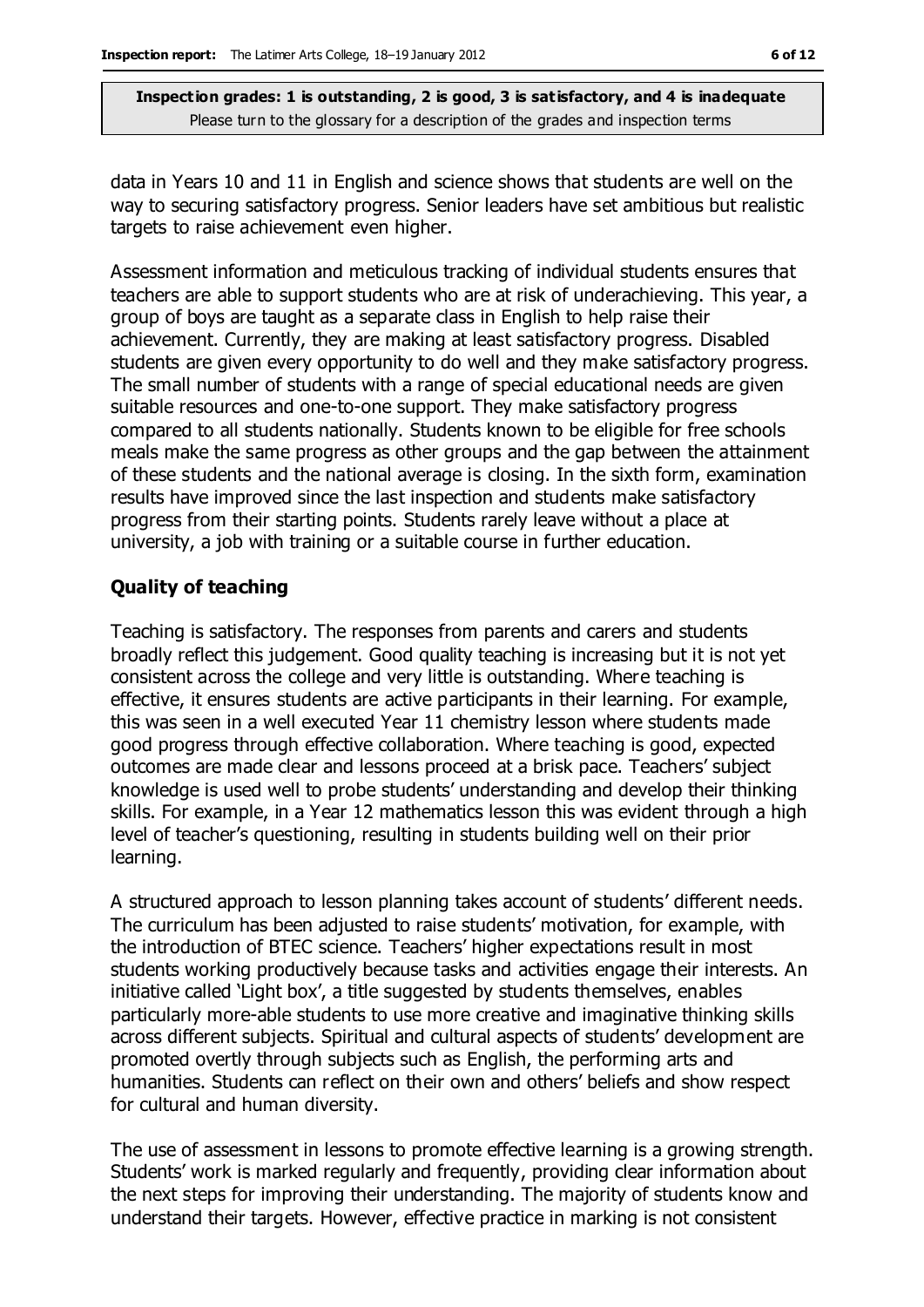across all subjects. In the best examples, feedback focuses on spelling and the use of technical terms. Teachers' comments are followed up to ensure continuous improvement but there is some inconsistency in the implementation of such effective practice.

All teachers are aware of their responsibility for developing literacy and communication skills and there are examples of good strategies to support weaker readers, particularly in Years 7 and 8. In some lessons seen, students were asked to read aloud which they did willingly. Small and paired group work helps to develop students' speaking and listening skills adequately. In many lessons, teachers pay attention to helping students to use subject specialist vocabulary accurately.

Some aspects of teaching are not good enough to enable students to make faster and consistently good progress. Where lessons are too teacher-led and where there is a limited use of stimulating resources, students have fewer opportunities to actively engage in their learning. There are not enough opportunities for students to develop their independent learning skills through, for instance, research and problem-solving tasks. Although teachers share good practice in teaching within, and more recently, across subjects, the best practice is not widely disseminated to help raise students' achievement.

Teaching in the sixth form is satisfactory. In effective lessons, students learn at a brisk pace because teachers use their subject knowledge well and enthuse students to use their independent skills in a range of subjects. However, this is not consistent across Years 12 and 13, reflecting students' satisfactory rather than good achievement.

#### **Behaviour and safety of pupils**

The great majority of parents and carers say that their children feel safe at the college and this view is echoed by the students themselves. They have a good understanding of the risks to which they may be exposed, both within and outside the college. Attendance is in line with the national average. A change of timing to the start of the day now ensures that students are punctual and the great majority move between lessons promptly.

Since the last inspection raised expectations led to an initial rise in levels of fixed term exclusions but these are now declining significantly. Behaviour in lessons is managed well in the majority of cases. Low level disruptions to learning were not seen at the time of the inspection. Students, parents and carers state that occasional weakness in the management of behaviour results in a few students behaving inappropriately. Students also say that it is dealt with quickly and that such low level disruption is not a major problem in the vast majority of lessons. Most students behave well around the college. Visitors often comment on students' politeness and welcoming nature. Incidents of bullying are infrequent and most parents, carers and students express confidence in the college's systems for dealing with such occurrences. Students actively get involved in anti-bullying activities. A very effective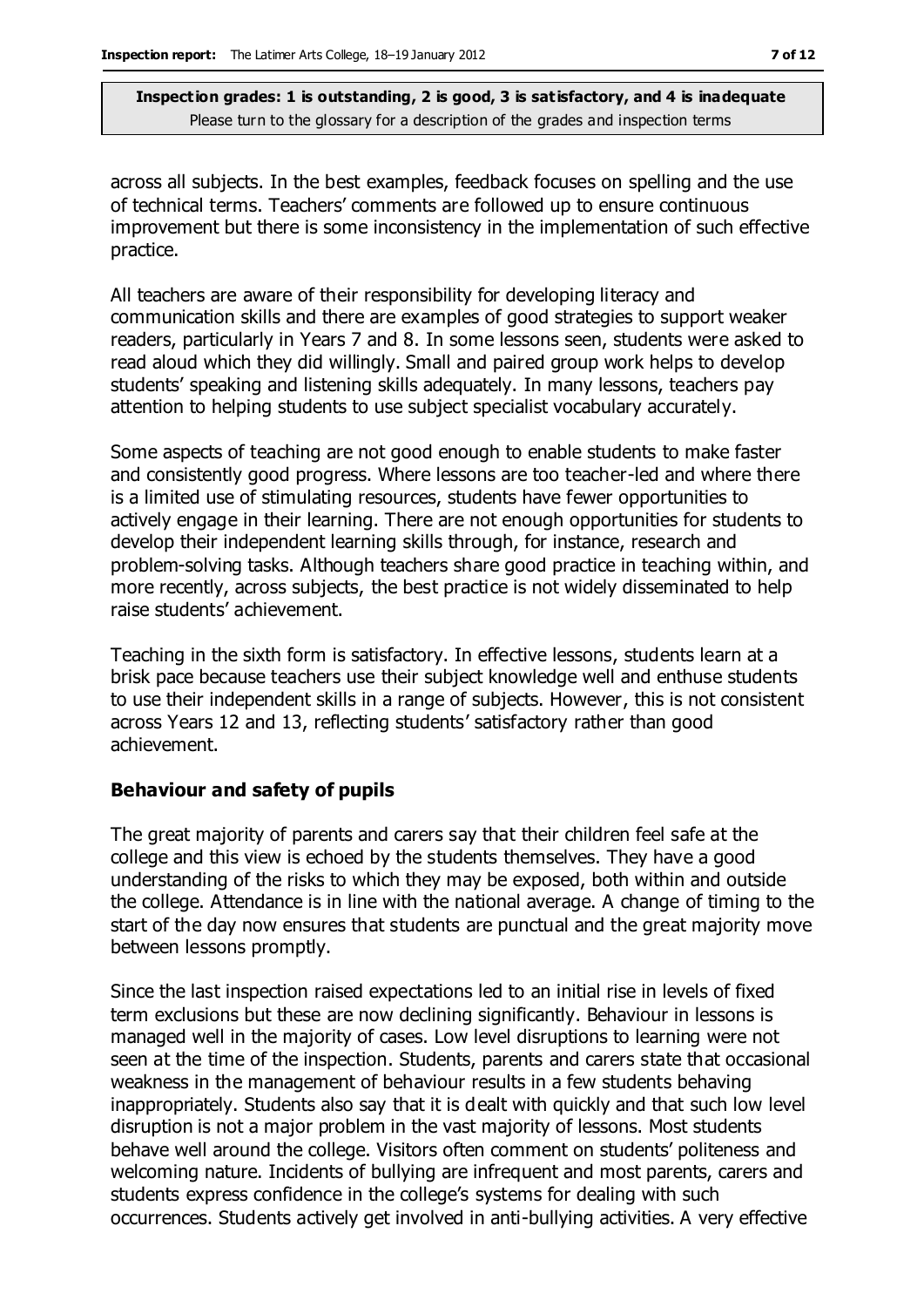assembly was seen on this theme during the inspection.

#### **Leadership and management**

The principal and her senior leadership team lead effectively, showing vision and tenacity. They have challenged complacency and used performance management well to improve the quality of teaching. There are now no endemic inadequacies in teaching and underachievement is very largely eradicated. Professional support and development for staff is ensuring that the quality of teaching continues to improve. Leadership is also successful in developing middle leaders' skills so that they are increasingly confident and capable of securing students' better achievement. These successes demonstrate the leadership's good capacity to continue to improve.

Leaders at all levels have an accurate view of the quality of teaching and know what needs to improve. Consequently, the gaps in progress made by students compared to students nationally are reducing, reflecting sound promotion of equality. Groups of students who are in circumstances that make them more vulnerable are supported effectively by good links with external partners. Partnership with other providers also benefits sixth form students.

The impact of the curriculum on students' outcomes is satisfactory. The performing arts specialism is used well to enrich the curriculum and contribute to students' spiritual, moral, social and cultural development. Students take on leadership roles and participate in decision making both in college and in the wider community. They are able to express their views, for example, through a broad range of surveys and the college council.

Members of the governing body are good ambassadors for the college and hold leaders to account for students' performance. They ensure that all students have equal opportunities to succeed. They keep a close eye on safeguarding arrangements and their monitoring makes sure that requirements are met. College leaders have demonstrated their good ability to bring about improvement well since the last inspection. Parents, carers and students acknowledge this, summarised by a parent's response, 'I have not always been happy but the school is now better than ever.'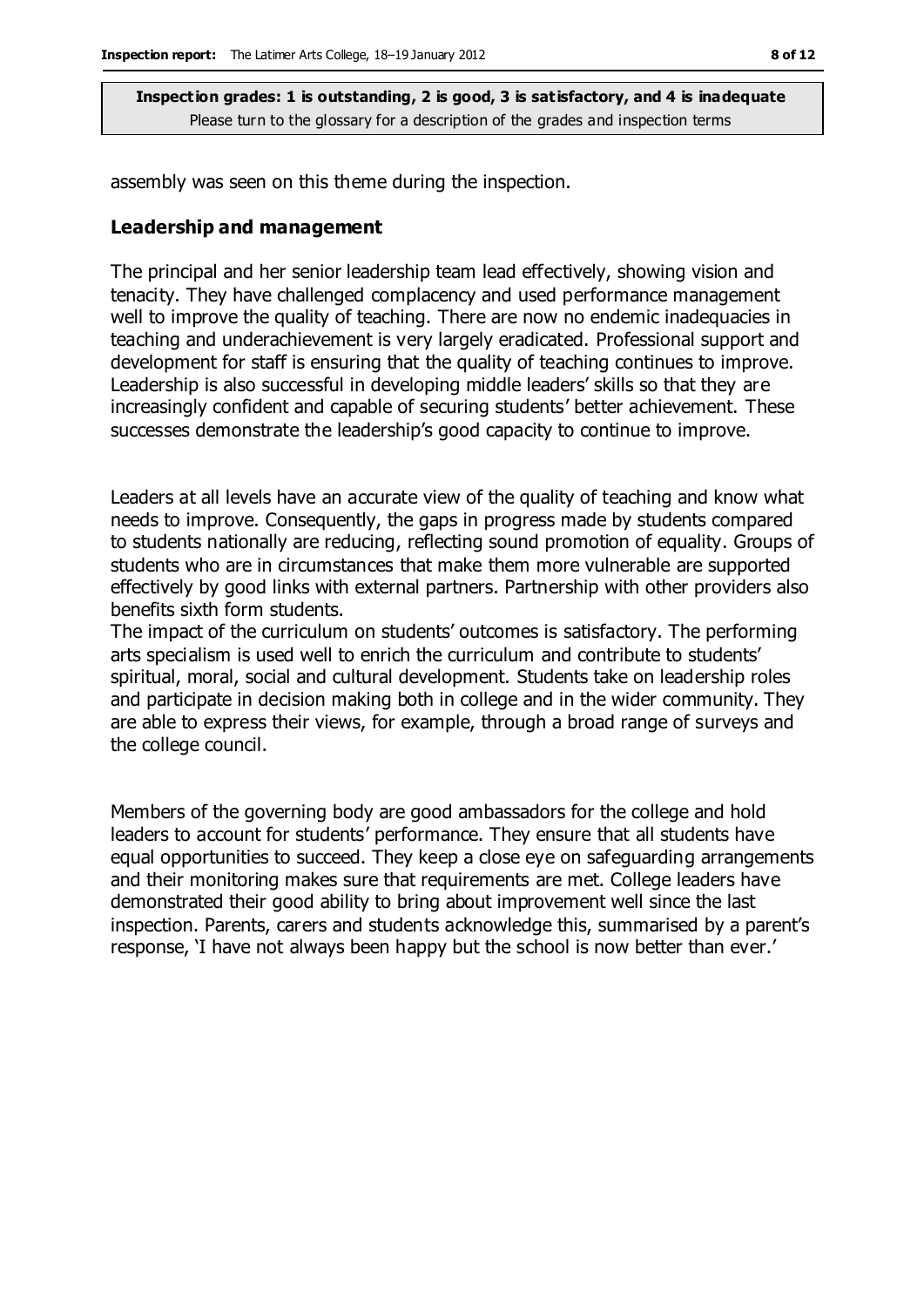# **Glossary**

# **What inspection judgements mean**

| Grade   | <b>Judgement</b> | <b>Description</b>                                            |
|---------|------------------|---------------------------------------------------------------|
| Grade 1 | Outstanding      | These features are highly effective. An outstanding           |
|         |                  | school provides exceptionally well for all its pupils' needs. |
| Grade 2 | Good             | These are very positive features of a school. A school        |
|         |                  | that is good is serving its pupils well.                      |
| Grade 3 | Satisfactory     | These features are of reasonable quality. A satisfactory      |
|         |                  | school is providing adequately for its pupils.                |
| Grade 4 | Inadequate       | These features are not of an acceptable standard. An          |
|         |                  | inadequate school needs to make significant                   |
|         |                  | improvement in order to meet the needs of its pupils.         |
|         |                  | Ofsted inspectors will make further visits until it           |
|         |                  | improves.                                                     |

# **Overall effectiveness of schools**

|                         | Overall effectiveness judgement (percentage of schools) |      |                     |                   |
|-------------------------|---------------------------------------------------------|------|---------------------|-------------------|
| <b>Type of school</b>   | <b>Outstanding</b>                                      | Good | <b>Satisfactory</b> | <b>Inadequate</b> |
| Nursery schools         | 46                                                      | 46   |                     |                   |
| Primary schools         |                                                         | 47   | 40                  |                   |
| Secondary<br>schools    | 14                                                      | 38   | 40                  |                   |
| Special schools         | 28                                                      | 48   | 20                  |                   |
| Pupil referral<br>units | 15                                                      | 50   | 29                  |                   |
| All schools             |                                                         | 46   | 38                  |                   |

New school inspection arrangements have been introduced from 1 January 2012. This means that inspectors make judgements that were not made previously.

The data in the table above are for the period 1 September 2010 to 31 August 2011 and represent judgements that were made under the school inspection arrangements that were introduced on 1 September 2009. These data are consistent with the latest published official statistics about maintained school inspection outcomes (see [www.ofsted.gov.uk\)](http://www.ofsted.gov.uk/).

The sample of schools inspected during 2010/11 was not representative of all schools nationally, as weaker schools are inspected more frequently than good or outstanding schools.

Primary schools include primary academy converters. Secondary schools include secondary academy converters, sponsor-led academies and city technology colleges. Special schools include special academy converters and non-maintained special schools.

Percentages are rounded and do not always add exactly to 100.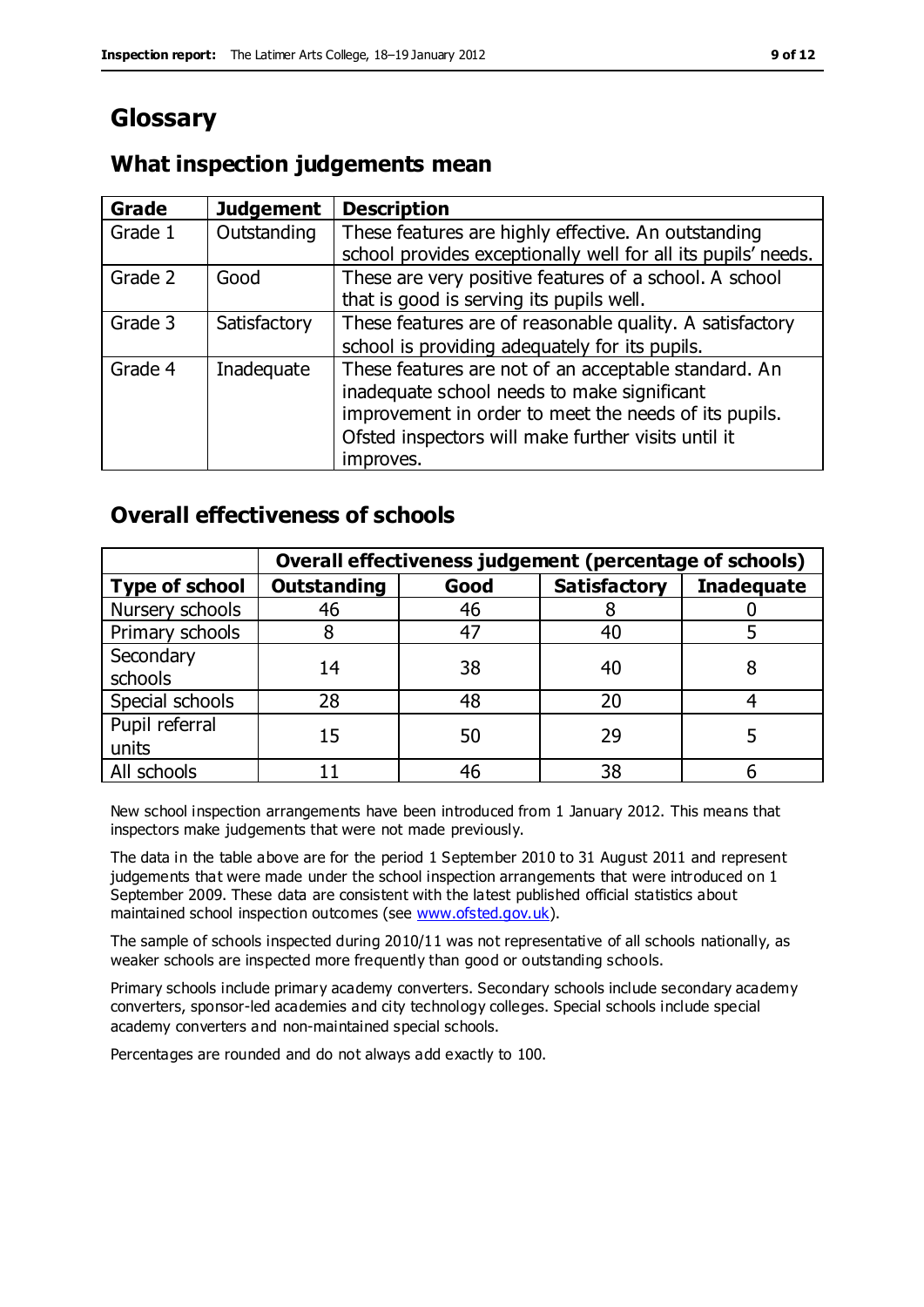# **Common terminology used by inspectors**

| Achievement:                  | the progress and success of a pupil in their<br>learning and development taking account of their<br>attainment.                                                                                                        |
|-------------------------------|------------------------------------------------------------------------------------------------------------------------------------------------------------------------------------------------------------------------|
| Attainment:                   | the standard of the pupils' work shown by test and<br>examination results and in lessons.                                                                                                                              |
| Attendance                    | the regular attendance of pupils at school and in<br>lessons, taking into account the school's efforts to<br>encourage good attendance.                                                                                |
| Behaviour                     | how well pupils behave in lessons, with emphasis<br>on their attitude to learning. Pupils' punctuality to<br>lessons and their conduct around the school.                                                              |
| Capacity to improve:          | the proven ability of the school to continue<br>improving based on its self-evaluation and what<br>the school has accomplished so far and on the<br>quality of its systems to maintain improvement.                    |
| Leadership and management:    | the contribution of all the staff with responsibilities,<br>not just the governors and headteacher, to<br>identifying priorities, directing and motivating staff<br>and running the school.                            |
| Learning:                     | how well pupils acquire knowledge, develop their<br>understanding, learn and practise skills and are<br>developing their competence as learners.                                                                       |
| <b>Overall effectiveness:</b> | inspectors form a judgement on a school's overall<br>effectiveness based on the findings from their<br>inspection of the school.                                                                                       |
| Progress:                     | the rate at which pupils are learning in lessons and<br>over longer periods of time. It is often measured<br>by comparing the pupils' attainment at the end of a<br>key stage with their attainment when they started. |
| Safety                        | how safe pupils are in school, including in lessons;<br>and their understanding of risks. Pupils' freedom<br>from bullying and harassment. How well the school<br>promotes safety, for example e-learning.             |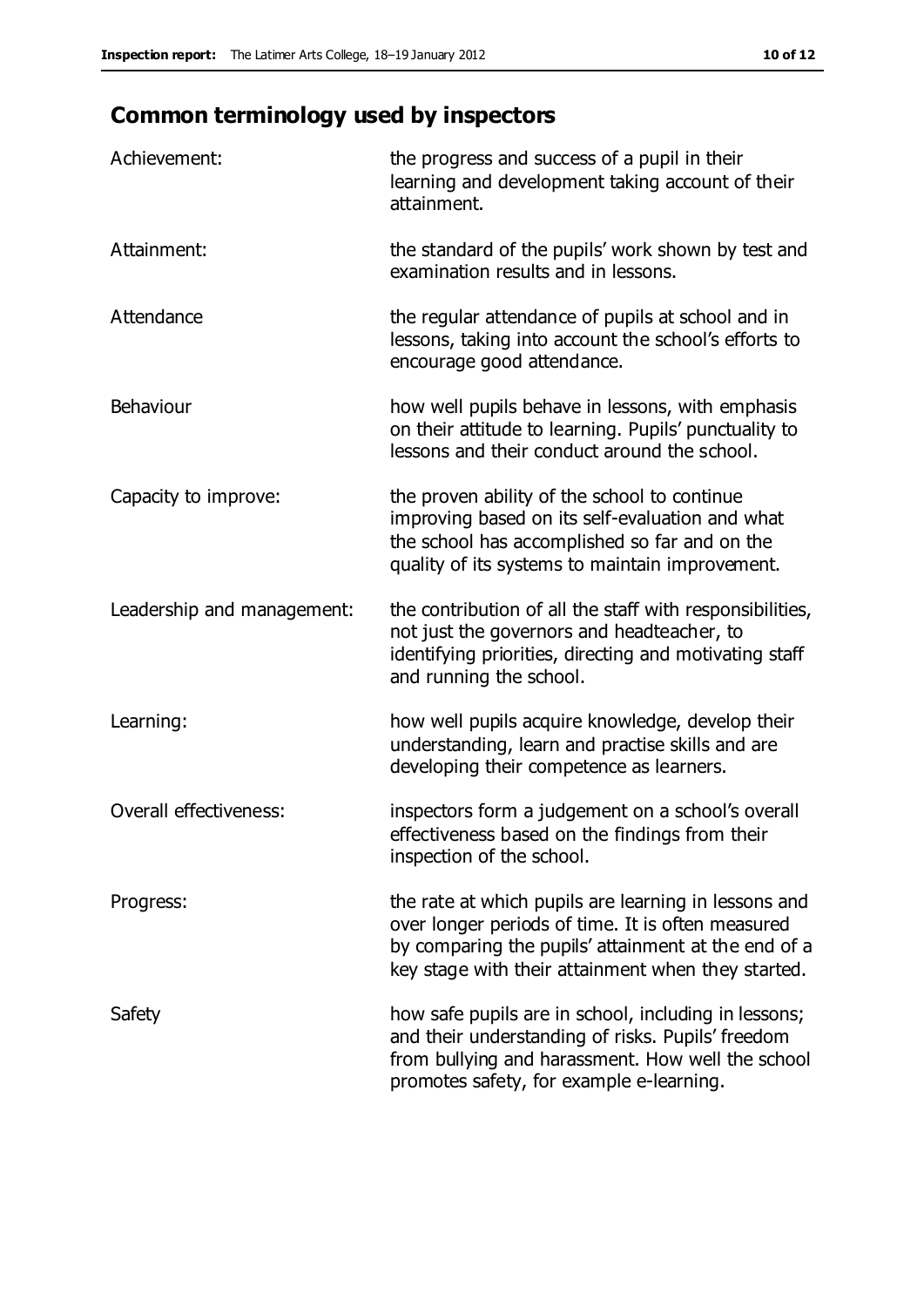#### **This letter is provided for the school, parents and carers to share with their children. It describes Ofsted's main findings from the inspection of their school.**



20 January 2012

Dear Students

#### **Inspection of The Latimer Arts College, Kettering NN15 6SW**

Thank you for your warm welcome given at our recent inspection. Your views, alongside responses from your parents and carers, were helpful in assisting us. I am delighted to report that your college is now satisfactory and no longer needs a notice to improve. The sixth form is also satisfactory.

Many of you told us that the college has improved since the last inspection. We agree that teaching is now satisfactory, helping you to make sound progress by the end of Years 11 and 13. In 2011, GCSE passes at grades A\* to C including English and mathematics were the college's highest and significantly above the national average. GCSE results in modern foreign languages were below and your progress is still not as secure as it should be. In your responses, the majority of you indicate that behaviour in the college and in lessons is good. Others said that there are still a few students who disrupt lessons occasionally. We judge your overall behaviour and punctuality as satisfactory. We agree with those parents and carers who suggest that the college could do more to engage them in your learning.

We have asked leaders to do the following things.

- Raise your achievement to be at least good by making sure that you experience consistently good teaching that challenges you; involves you more in the learning; gives you opportunities to use independent skills; and improves marking so that it is consistently helpful.
- Raise standards and improve the progress you make in modern foreign languages.
- **E** Engage your parents and carers more in your learning.

You have an important part to play in ensuring that the college continues to improve by making sure that you all behave well in every lesson and work as hard as you can.

Yours sincerely

Dilip Kadodwala Her Majesty's Inspector